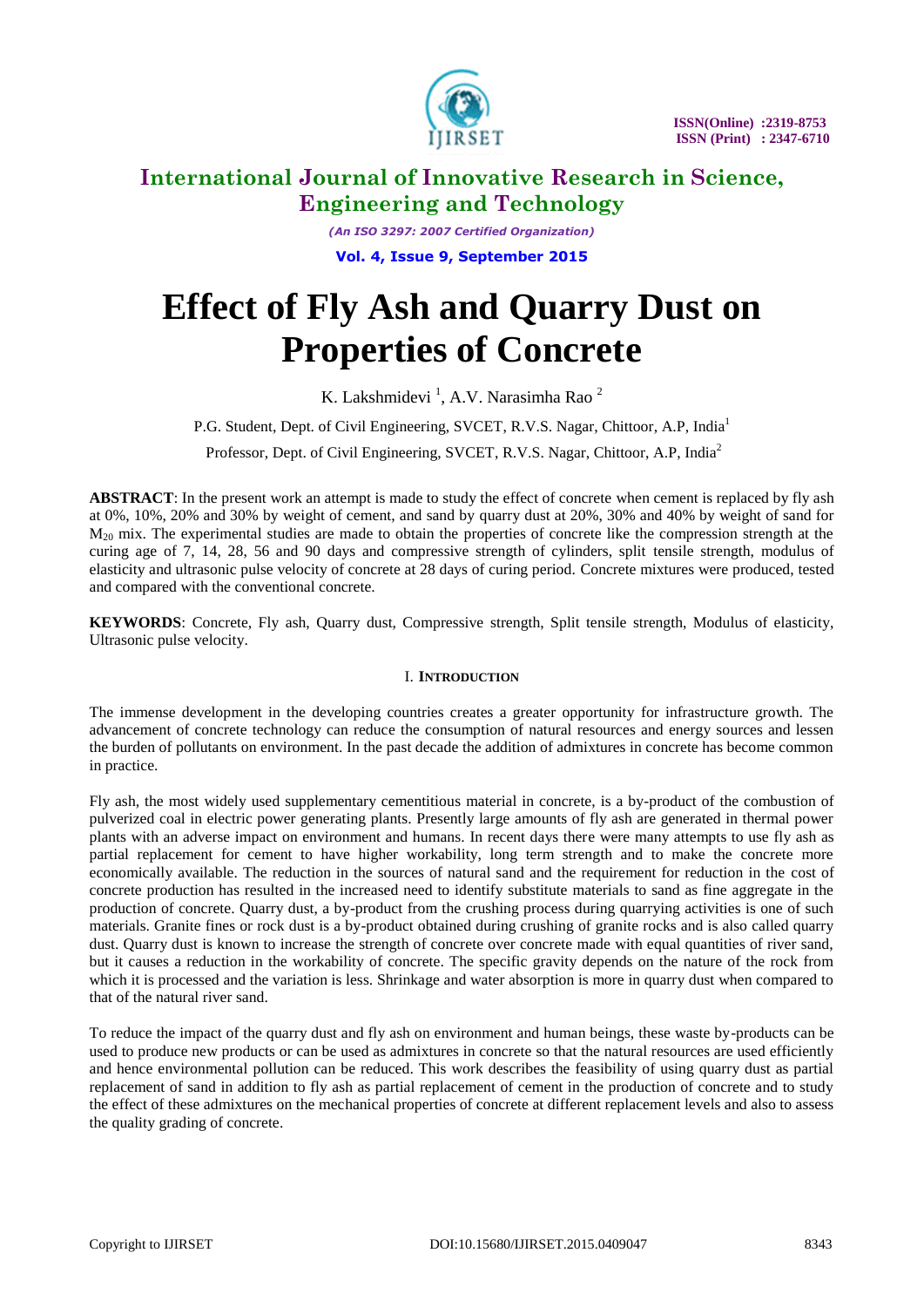

*(An ISO 3297: 2007 Certified Organization)*

**Vol. 4, Issue 9, September 2015**

### II. **LITERATURE REVIEW**

Abdullah Anwar et al. [1] studied the Compressive Strength of Concrete by Partial Replacement of Cement with High Volume Fly Ash and presented a brief review with mixtures containing 10%, 20%, 30% and 40% Fly Ash by the bulk of the cementitious material (OPC) for  $M_{30}$  and  $M_{40}$  grade of concrete. The test result indicates that the compressive strength of mix with 10%, 20% and 30% replaced with fly ash were more as compared with conventional concrete thus enhancing the durability of structures. When the percentage of replacement is increased the water/ binder ratio gets reduced, thereby, increasing the compressive strength. Also, it is observed that the compressive strength of concrete having more than 40% replacement of cement by fly ash suffers adverse effects though water/ binder ratio is gradually lost weight. The compressive strength of the concrete mix with 40% replacement with fly ash was lesser than the conventional concrete at 28 days. The result obtained for 28-day compressive strength confirms that the optimal percentage for replacement of cement with fly ash is about 30%. Yet, in reality approximately 50% of the Fly Ash produced throughout the world is stockpiled/land filled as a wasteland.

Balamurugan and Perumal [2] studied the behaviour of concrete by replacing sand by quarry dust. They reported that the variation in the strength of concrete when replacing sand by quarry dust from 0% to 100% in steps of 10%.  $M_{20}$  and  $M<sub>25</sub>$  grades of concrete are taken for their study keeping a constant slump of 60mm. From their test results it is found that the maximum compressive strength, split tensile strength and flexural strength are obtained only at 50% replacement. So, they concluded that quarry dust can be utilized in concrete mixtures as a good substitute for natural river sand at 50% replacement with additional strength than control concrete.

Chandana Sukesh et al. [3] carried out a work on partial replacement of sand with quarry dust in concrete. The work mainly focus on the properties of concrete and to investigate some properties of quarry dust, the suitability of those properties to enable them to be used as partial replacement materials for sand in concrete. They concluded that the replacement of sand with quarry dust shows an improved in the compressive strength of the concrete and the ideal percentage of the replacement of sand with quarry dust is 55% to 75% in case of compressive strength. The further increasing the percentage of replacement can be made useful by adding the fly ash along with the quarry dust so that 100% replacement of sand can be achieved.

Felixkala and Partheeban [4] examined the possibility of using granite powder as replacement of sand along with partial replacement of cement with fly ash, silica fume and blast furnace slag. They reported that granite powder of marginal quantity as partial replacement to sand had beneficial effect on the mechanical properties such as compressive strength, split tensile strength and modulus of elasticity. They also reported that the values of plastic and drying shrinkage of concrete with granite powder were less than those of ordinary concrete specimens.

Jayeshkumar Pitroda et al. [10] had done the experimental investigations on partial replacement of cement with fly ash in design mix concrete and describe the feasibility of using the thermal industry waste in concrete production as partial replacement of cement. The use of fly ash in concrete formulations as a supplementary cementitious material was tested as an alternative to traditional concrete. The cement has been replaced by fly ash accordingly in the range of 0%, 10%, 20%, 30% and 40% by weight of cement for  $M_{25}$  and  $M_{40}$  mix. Concrete mixtures were produced, tested and compared in terms of compressive and split tensile strengths with the conventional concrete. These tests were carried out to evaluate the mechanical properties for the test results for compressive strength up to 28 days and split tensile strength for 56 days. This research concludes that fly ash can be innovative supplementary cementitious construction material but judicious decisions are to be taken by engineers.

Rama Raju et al. [13] had made an attempt to use quarry dust and fly ash as partial replacement for sand and cement respectively in SCC and to investigate some properties of quarry dust and fly ash and the suitability of those properties to enable them to be used as partial replacement materials for sand and cement in concrete. There was decrease in compressive strength initially the strength gained when quarry dust was increased to 100% replacing river sand fully. Even the strength was higher compared to the SCC with river sand and the maximum compressive strength observed was 60 MPa at 28 days. The optimum usage of fly ash content in place of cement can be 30%. The increase of fly ash content up to 30% showed an increase in compressive strength up to 54.81 MPa at 56 days in SCC containing 100%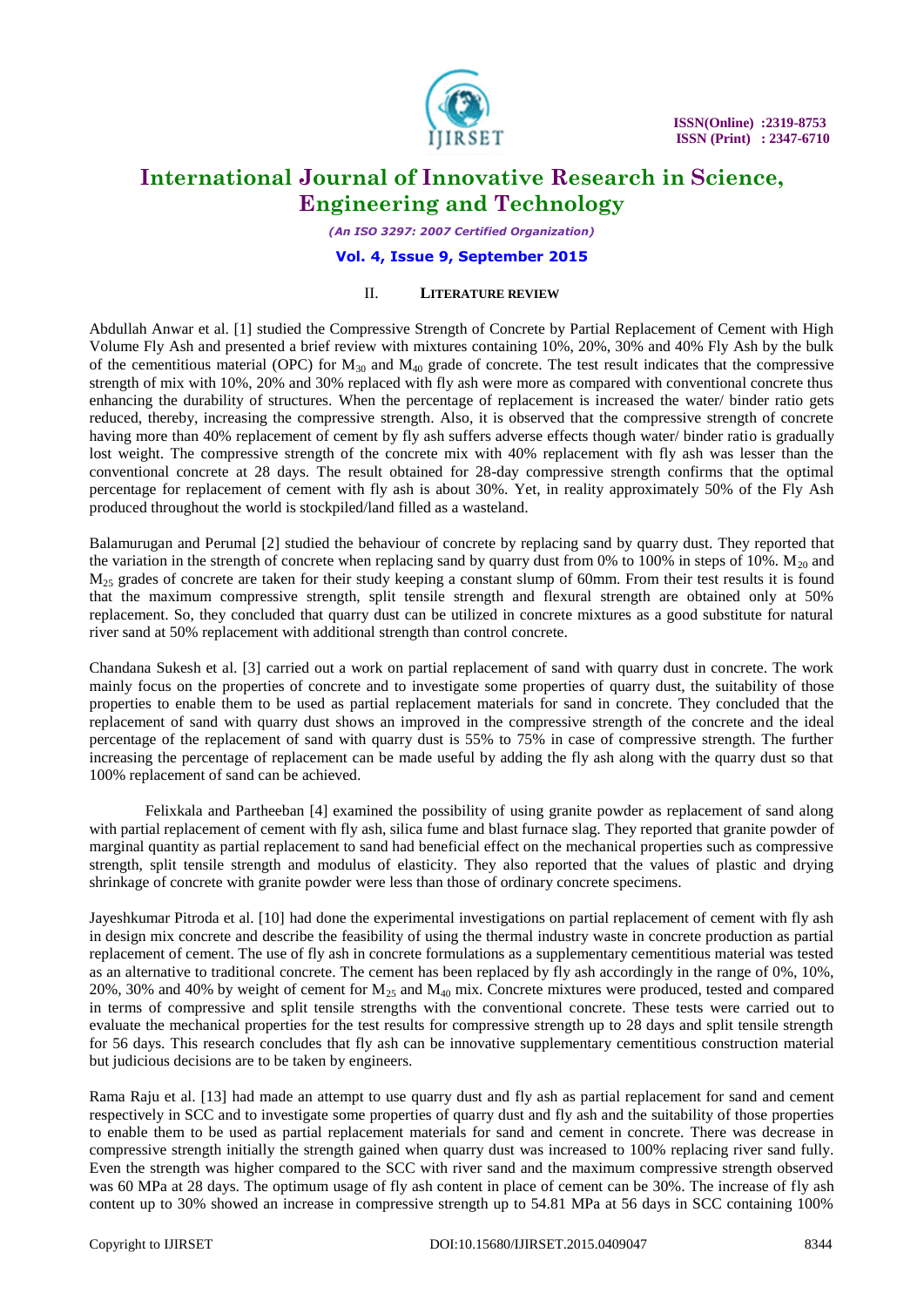

*(An ISO 3297: 2007 Certified Organization)*

# **Vol. 4, Issue 9, September 2015**

quarry dust and there was a decrease in compressive strength beyond the usage of 30%. When examining the qualities of fly ash and quarry dust it becomes apparent that if both are used together, the loss in early strength due to one may be alleviated by the gain in strength due to the other, but the results show that it was not possible.

Wankhede and Fulari [14] studied the effect of fly ash on the properties of concrete and stated that slump loss of concrete increases with increase in w/c ratio of concrete. Concrete with 10% and 20% replacement of cement with fly ash shows good compressive strength for 28 days than normal concrete for 0.35 w/c ratio for  $M_{25}$  grade of concrete but in the case of 30% replacement of cement with fly ash ultimate compressive strength of concrete decreases.

#### III. MATERIALS

#### *a) Ordinary Portland Cement*

Cement used in the experimental work is Ordinary Portland Cement (OPC) of 53 grade (ZUARI brand) conforming to IS: 12269-1987. The various physical properties of cement are tabulated in Table 1.

| <b>Sl. No.</b> | <b>Properties</b>    | <b>Test values</b> |
|----------------|----------------------|--------------------|
|                | Specific gravity     | 3.13               |
| 2.             | Standard consistency | 33%                |
| 3.             | Initial setting time | 40 <sub>min</sub>  |
| 4.             | Final setting time   | $350$ min          |
|                | <b>Fineness</b>      | 6%                 |
|                | Soundness            | mm                 |

### **Table 1 Physical properties of Ordinary Portland Cement**

### *b) Fly Ash*

In the present studies fly ash (Class F type) having specific gravity of 2.25 obtained from Rayalaseema Thermal Power Station which is located at Kadapa in Andhra Pradesh is used for the replacement of cement.

### *c) Fine aggregate*

Locally available river sand passing through 4.75mm and retained on 150 micron IS sieves is taken as fine aggregate conforming to Zone-II as per IS 383-1970. The physical properties of sand are shown in Table 2.

| Tubic 2 I hypical properties of sund and quarty dust |                                                                         |                                                  |                                                  |  |
|------------------------------------------------------|-------------------------------------------------------------------------|--------------------------------------------------|--------------------------------------------------|--|
| Sl. No.                                              | <b>Properties</b>                                                       | <b>Test Values of</b><br>Sand                    | <b>Test Values of</b><br><b>Quarry dust</b>      |  |
| 1.                                                   | Specific gravity                                                        | 2.58                                             | 2.64                                             |  |
| 2.                                                   | Bulking of sand                                                         | 25%                                              | 27.56%                                           |  |
| 3.                                                   | Fineness modulus                                                        | 3.12                                             | 3.18                                             |  |
| 4.                                                   | <b>Bulk density</b><br>i) Rodded bulk density<br>ii) Loose bulk density | 1718 kg/m <sup>3</sup><br>1518 kg/m <sup>3</sup> | 1802 kg/m <sup>3</sup><br>1746 kg/m <sup>3</sup> |  |
| 5.                                                   | Water absorption                                                        | 1.22%                                            | 2.45%                                            |  |
| 6.                                                   | Particle size range                                                     | $0.15$ to $4.75$ mm                              | $0.15$ to $4.75$ mm                              |  |

| Table 2 Physical properties of sand and quarry dust |  |  |  |
|-----------------------------------------------------|--|--|--|
|-----------------------------------------------------|--|--|--|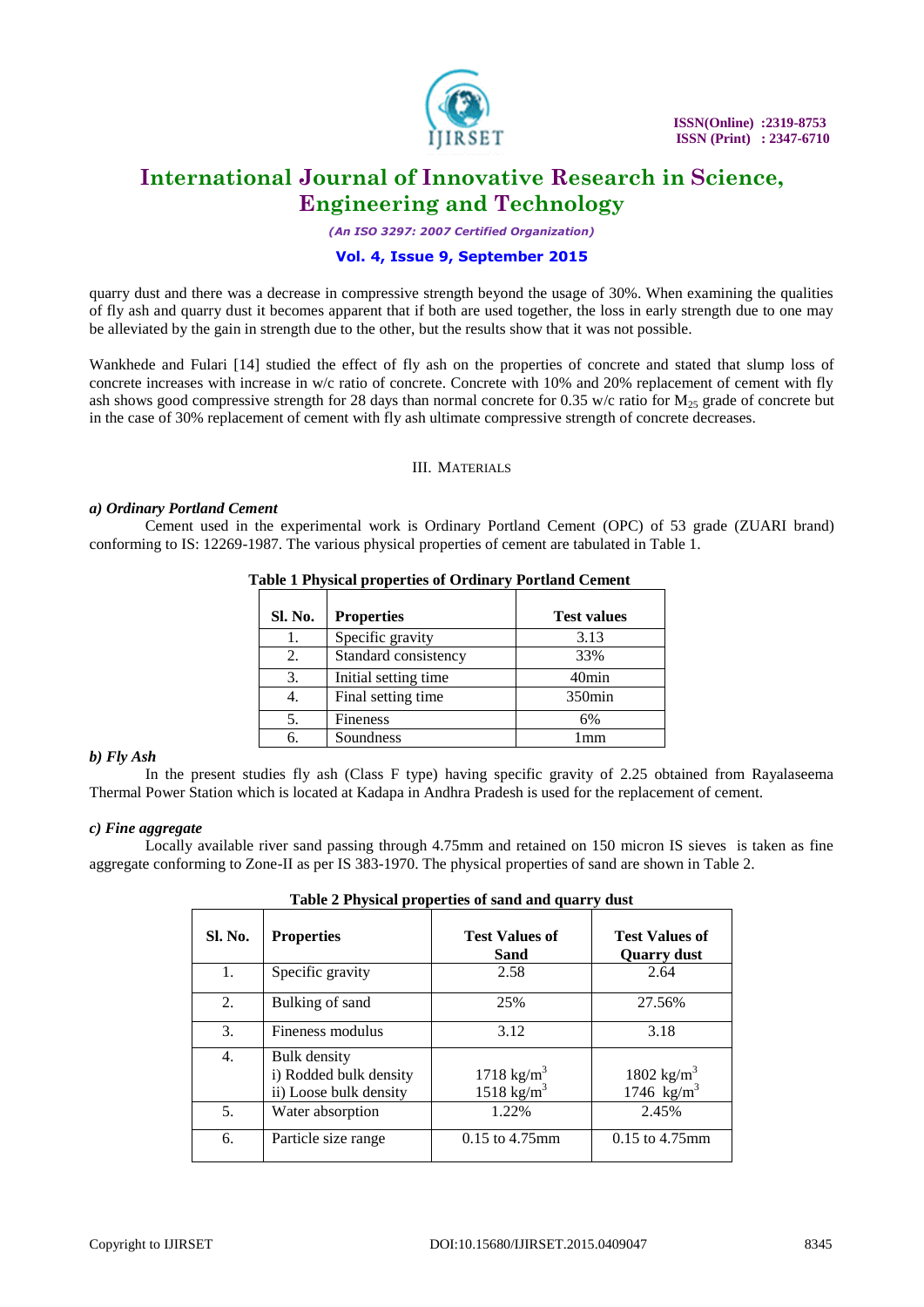

*(An ISO 3297: 2007 Certified Organization)*

# **Vol. 4, Issue 9, September 2015**

#### *d) Quarry dust*

The quarry dust used throughout the experimental work is obtained from the quarry near Chittoor, Andhra Pradesh. The quarry dust passing through 4.75mm and retained on 150 micron IS sieves is taken. The physical properties of quarry dust are also shown in Table 2.

#### *e) Coarse aggregate*

The coarse aggregate is obtained from a local quarry. The coarse aggregate with size less than 20mm and greater than 12.5 mm having a specific gravity 2.76 and fineness modulus of 7.36 is used in the present study. The rodded and loose bulk density values obtained are  $1605 \text{ kg/m}^3$  and  $1477 \text{ kg/m}^3$  respectively and the water absorption is  $0.41\%$ .

### *f) Water*

Water is an important ingredient of concrete as it initiates the chemical reaction with cement. Ordinary potable water is used throughout the investigation as well as for curing concrete specimens.

#### IV.**MIX DESIGN**

In this study the concrete mix design for  $M_{20}$  grade of concrete is carried out according to Indian standard recommendation method as per IS 10262-2009 and IS 456-2000 to achieve the target mean compressive strength of 26.60 N/mm<sup>2</sup> at 28 days of curing period for  $M_{20}$  grade of concrete. The concrete mix proportion (cement: fine aggregate: coarse aggregate) is 1: 1.27: 3.80 with water cement ratio of 0.55. The details of mix designations used in this experimental program are given in Table 3.

| SI. | Concrete mix       | <b>Cement</b> | Fly ash | <b>Fine</b> | Quarry | Coarse    |
|-----|--------------------|---------------|---------|-------------|--------|-----------|
| No. | <b>Designation</b> |               |         | aggregate   | dust   | aggregate |
| 1.  | M <sub>0</sub>     | 100%          | 0%      | 100%        | $0\%$  | 100%      |
| 2.  | M1                 | 100%          | $0\%$   | 80%         | 20%    | 100%      |
| 3.  | M <sub>2</sub>     | 90%           | 10%     | 80%         | 20%    | 100%      |
| 4.  | M <sub>3</sub>     | 80%           | 20%     | 80%         | 20%    | 100%      |
| 5.  | M4                 | 70%           | 30%     | 80%         | 20%    | 100%      |
| 6.  | M <sub>5</sub>     | 100%          | 0%      | 70%         | 30%    | 100%      |
| 7.  | M <sub>6</sub>     | 90%           | 10%     | 70%         | 30%    | 100%      |
| 8.  | M <sub>7</sub>     | 80%           | 20%     | 70%         | 30%    | 100%      |
| 9.  | M8                 | 70%           | 30%     | 70%         | 30%    | 100%      |
| 10. | M <sup>9</sup>     | 100\%         | $0\%$   | 60%         | 40%    | 100%      |
| 11. | M10                | 90%           | 10%     | 60%         | 40%    | 100%      |
| 12. | M11                | 80%           | 20%     | 60%         | 40%    | 100%      |
| 13. | M12                | 70%           | 30%     | 60%         | 40%    | 100%      |

#### **Table 3 Details of Mix designations**

#### V. **PREPARATION AND DETAILS OF SPECIMENS**

The study is conducted to analyse the properties of concrete when the base materials i.e., when cement is replaced with fly ash and fine aggregate is replaced by quarry dust, respectively. The cement is replaced at 0%, 10%, 20% and 30% by fly ash and fine aggregate is replaced at 20%, 30% and 40% by quarry dust.

As the aggregate of size less than 20mm and greater than 12.5mm is used, cube moulds of size 150mmx150mmx150mm are used for compressive strength test and ultrasonic pulse velocity test. Cylindrical moulds of size 150mm diameter and 300mm height are used for casting specimens for compressive strength test of cylinders, split tensile test and modulus of elasticity test. Moulds are removed after 24 hours of casting and cured in water up to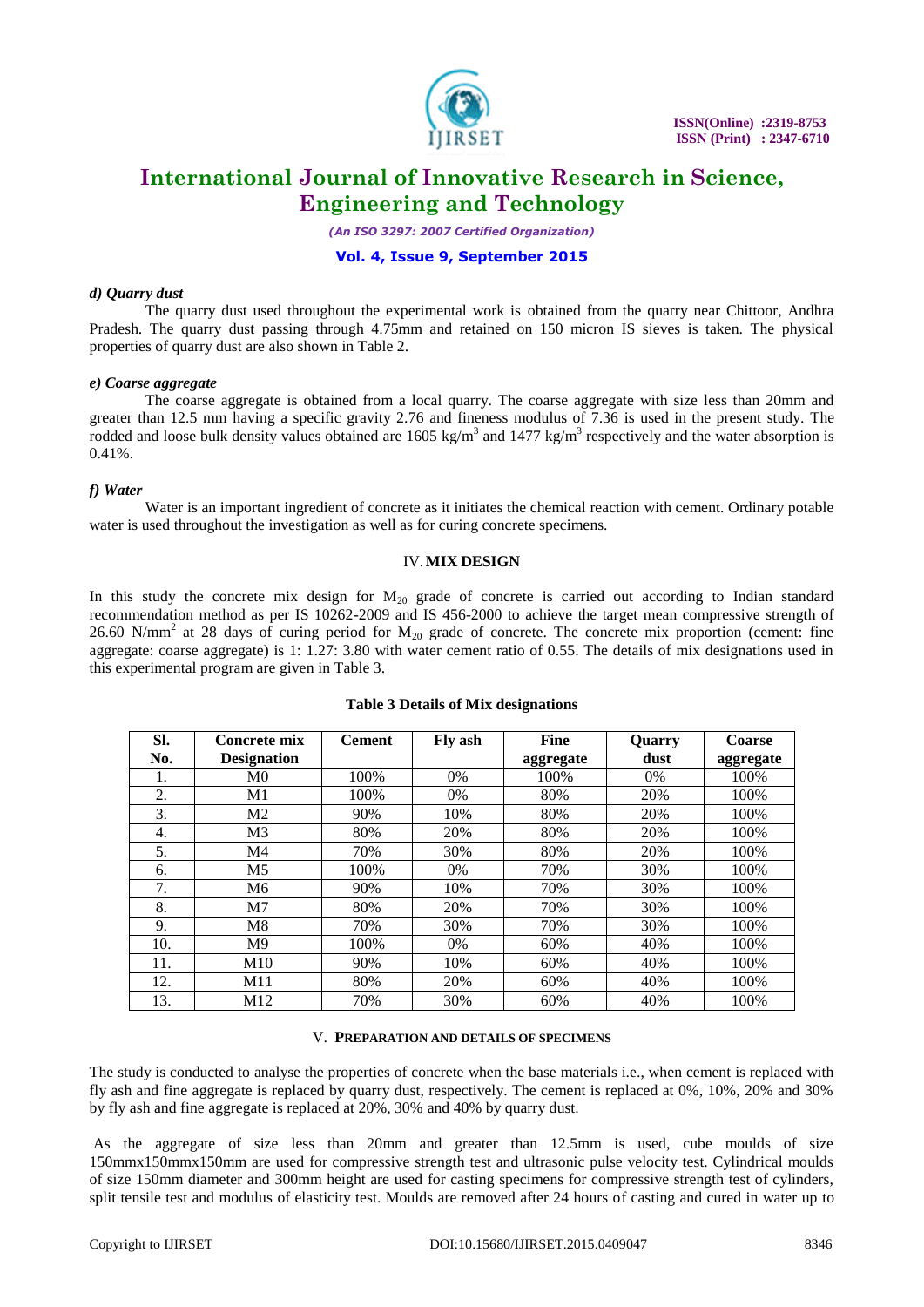

*(An ISO 3297: 2007 Certified Organization)*

# **Vol. 4, Issue 9, September 2015**

the date of testing. The cubes and cylinders are analysed after their curing periods. The each test result is the average test results of three specimens. The results of the replacements proportions of concrete are compared with that of the controlled concrete.

#### VI.**RESULTS AND DISCUSSIONS**

#### **a) Compressive strength**

Compressive strength test is the most common test conducted on hardened concrete as it is easy to perform and also most of the desirable characteristic properties of concrete are qualitatively related to its compressive strength. The tests are performed in a compression testing machine using cube and cylindrical samples. The compressive strength of concrete cubes are tested at 7, 14, 28, 56 and 90 days of curing period and compressive strength of concrete cylinders are tested at 28 days of curing period. The mean compressive strength is calculated and tabulated in Table 4.

**Table 4 Compressive strength of concrete cubes and cylinders**

| Concrete mix   | Tuble + Compressive services of concrete cubes and cynnaers<br>Compressive Strength $(N/mm2)$ |         |         |         |         |           |
|----------------|-----------------------------------------------------------------------------------------------|---------|---------|---------|---------|-----------|
| Designation    |                                                                                               | Cubes   |         |         |         | Cylinders |
|                | 7 days                                                                                        | 14 days | 28 days | 56 days | 90 days | 28 days   |
| M <sub>0</sub> | 18.97                                                                                         | 24.74   | 26.67   | 34.37   | 40.59   | 24.71     |
| M1             | 17.93                                                                                         | 20.74   | 24.30   | 32.59   | 38.52   | 20.56     |
| M <sub>2</sub> | 22.67                                                                                         | 24.89   | 27.71   | 35.41   | 41.63   | 25.47     |
| M <sub>3</sub> | 25.48                                                                                         | 31.56   | 34.22   | 41.04   | 42.96   | 28.48     |
| M <sub>4</sub> | 21.48                                                                                         | 29.18   | 32.74   | 35.41   | 41.33   | 26.22     |
| M <sub>5</sub> | 19.85                                                                                         | 24.89   | 27.71   | 36.44   | 42.37   | 25.84     |
| M6             | 24.59                                                                                         | 28.59   | 33.93   | 38.82   | 43.41   | 28.86     |
| M <sub>7</sub> | 26.07                                                                                         | 32.15   | 36.30   | 41.18   | 44.44   | 30.37     |
| M8             | 21.04                                                                                         | 26.67   | 30.37   | 35.26   | 40.89   | 25.28     |
| M <sub>9</sub> | 16.59                                                                                         | 22.67   | 25.93   | 32.59   | 37.48   | 21.69     |
| M10            | 23.85                                                                                         | 27.11   | 32.15   | 38.08   | 41.78   | 26.97     |
| M11            | 22.81                                                                                         | 26.67   | 30.52   | 36.74   | 40.80   | 26.03     |
| M12            | 20.74                                                                                         | 24.89   | 29.63   | 35.11   | 40.74   | 25.09     |



Figure 1 Variation of compressive strength of cube specimens for different concrete mixes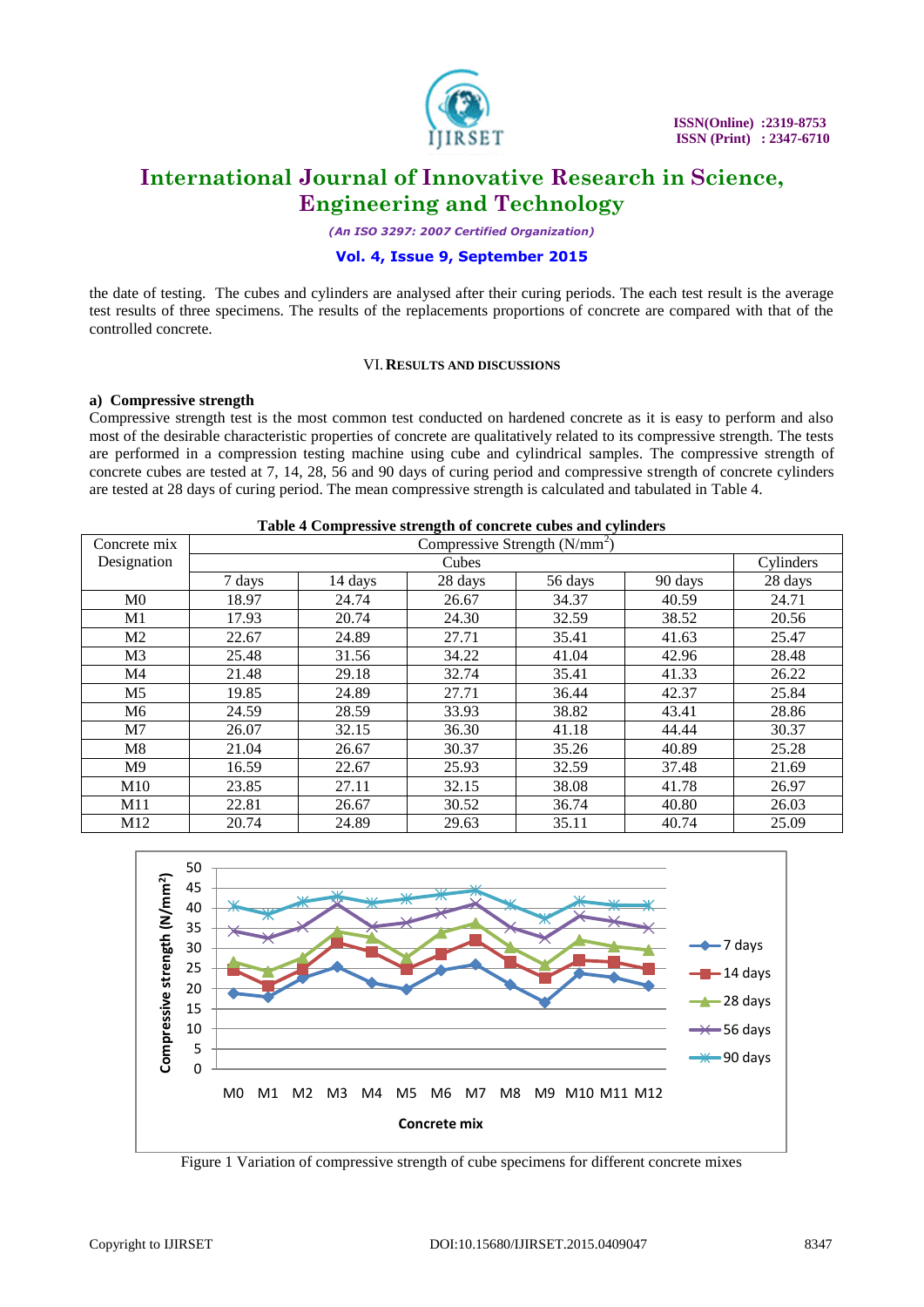

*(An ISO 3297: 2007 Certified Organization)*





Figure 2 Variation of compressive strength of cylindrical specimens for different concrete mixes

From the Figures 1 and 2 , it is observed that the maximum strength occurs at 20% fly ash in case of 20% quarry dust (M3) and 30% quarry dust (M7) whereas it attains maximum at 10% fly ash in case of 40% quarry dust (M10) irrespective of curing period. The mix comprising 20% fly ash and 30% quarry dust (M7) attains higher strength irrespective of curing period among all the mixes considered. When compared to controlled concrete, for M7 mix the amount of improvement in strength of cubes is about 37%, 30%, 36%, 20% and 10% at 7, 14, 28, 56 and 90 days of curing period and the improvement is about 23% at 28 days of curing period in case of cylinders.

### **b) Split tensile strength**

Split tensile test is done by placing the cylindrical specimen horizontally between the loading surfaces of a compression testing machine and the load is applied till the cylinder failed along the vertical diameter. Split tensile strength of concrete mixes is determined at the age of 28 days. The mean tensile strength is calculated and tabulated in Table 5.

Split tensile strength =  $LOAD / AREA = 2P / LD\pi$ 

|  | Table 5 Split tensile strength and Modulus of elasticity of concrete |  |  |  |
|--|----------------------------------------------------------------------|--|--|--|
|--|----------------------------------------------------------------------|--|--|--|

| Mix            | Split tensile Strength | Modulus of elasticity |
|----------------|------------------------|-----------------------|
| Proportions    | (N/mm <sup>2</sup> )   | (GPa)                 |
|                |                        | 28 days               |
| M <sub>0</sub> | 2.69                   | 23.67                 |
| M1             | 2.59                   | 20.90                 |
| M2             | 2.83                   | 24.60                 |
| M <sub>3</sub> | 3.02                   | 28.66                 |
| M4             | 2.83                   | 27.87                 |
| M5             | 2.78                   | 25.48                 |
| M <sub>6</sub> | 2.92                   | 29.22                 |
| M7             | 3.11                   | 30.57                 |
| M8             | 2.78                   | 25.15                 |
| M <sup>9</sup> | 2.55                   | 22.04                 |
| M10            | 2.78                   | 25.60                 |
| M11            | 2.74                   | 23.91                 |
| M12            | 2.69                   | 22.48                 |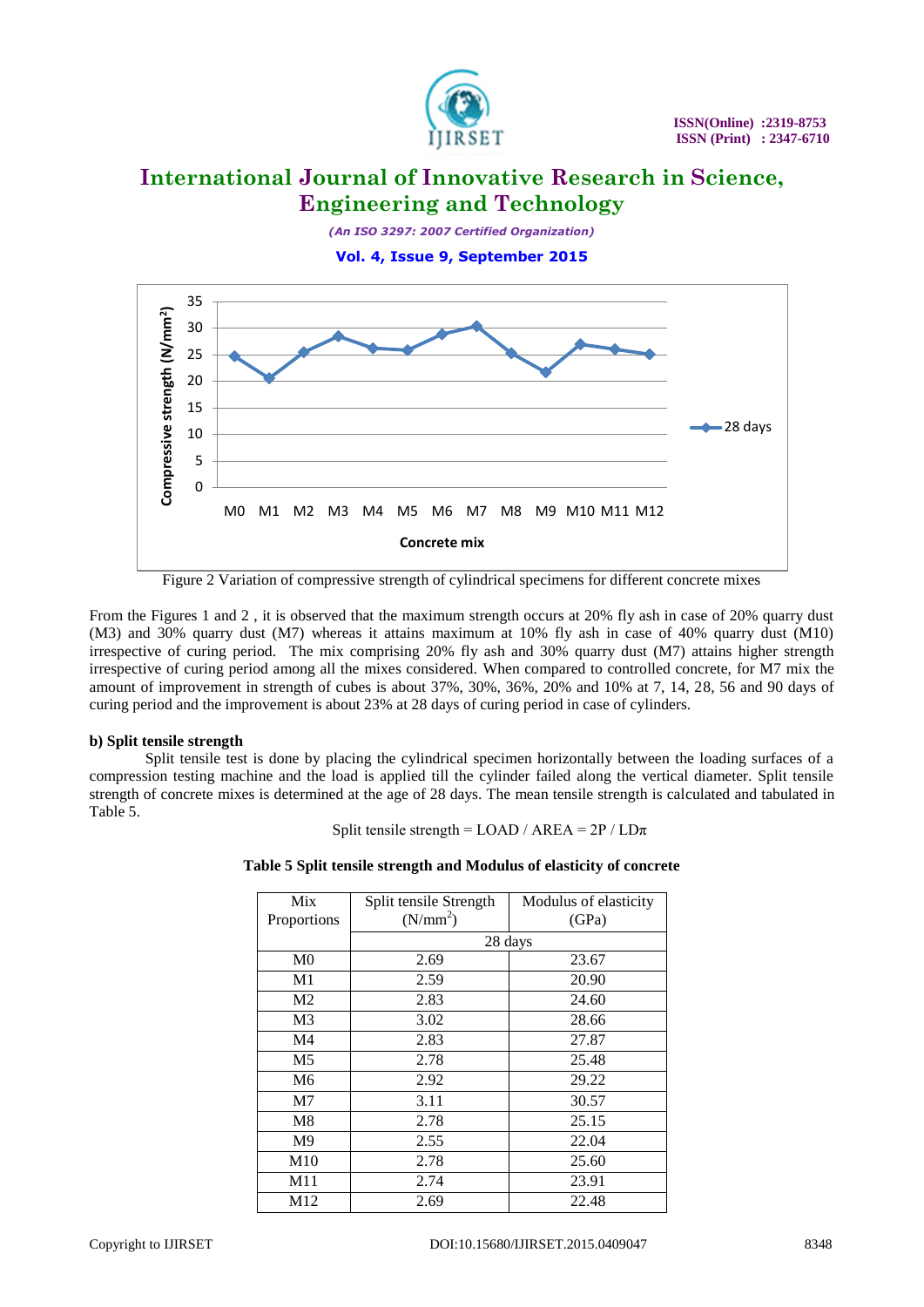

*(An ISO 3297: 2007 Certified Organization)*

**Vol. 4, Issue 9, September 2015**



Figure 3 Variation of split tensile strength for different concrete mixes at 28 days

From the figure 3, it is observed that in case of 20% quarry dust and 30% quarry dust, the split tensile strength attains a maximum value at 20% fly ash, whereas at 40% quarry dust it attains a maximum value at 10% fly ash. The improvement in split tensile strength with respect to the controlled concrete is about 12%, 16% and 3.5% at mixes 20% fly ash and 20% quarry dust, 20% fly ash and 30% quarry dust, 10% fly ash and 40% quarry dust, respectively. The mix comprising 20% fly ash and 30% quarry dust (M7) attains higher strength among all the mixes considered.

### **c) Modulus of elasticity**

In this investigatation, the modulus of elasticity, which is also called secant modulus, is taken as the slope of the line from the origin to some arbitrary point on the stress-strain curve. The secant modulus is computed at a stress level corresponding to one-third of cube strength. Modulus of elasticity of concrete mixtures is determined at the age of 28 days. The mean tensile strength is calculated and is also tabulated in Table 6.



Figure 4 Variation of modulus of elasticity for different concrete mixes at 28 days